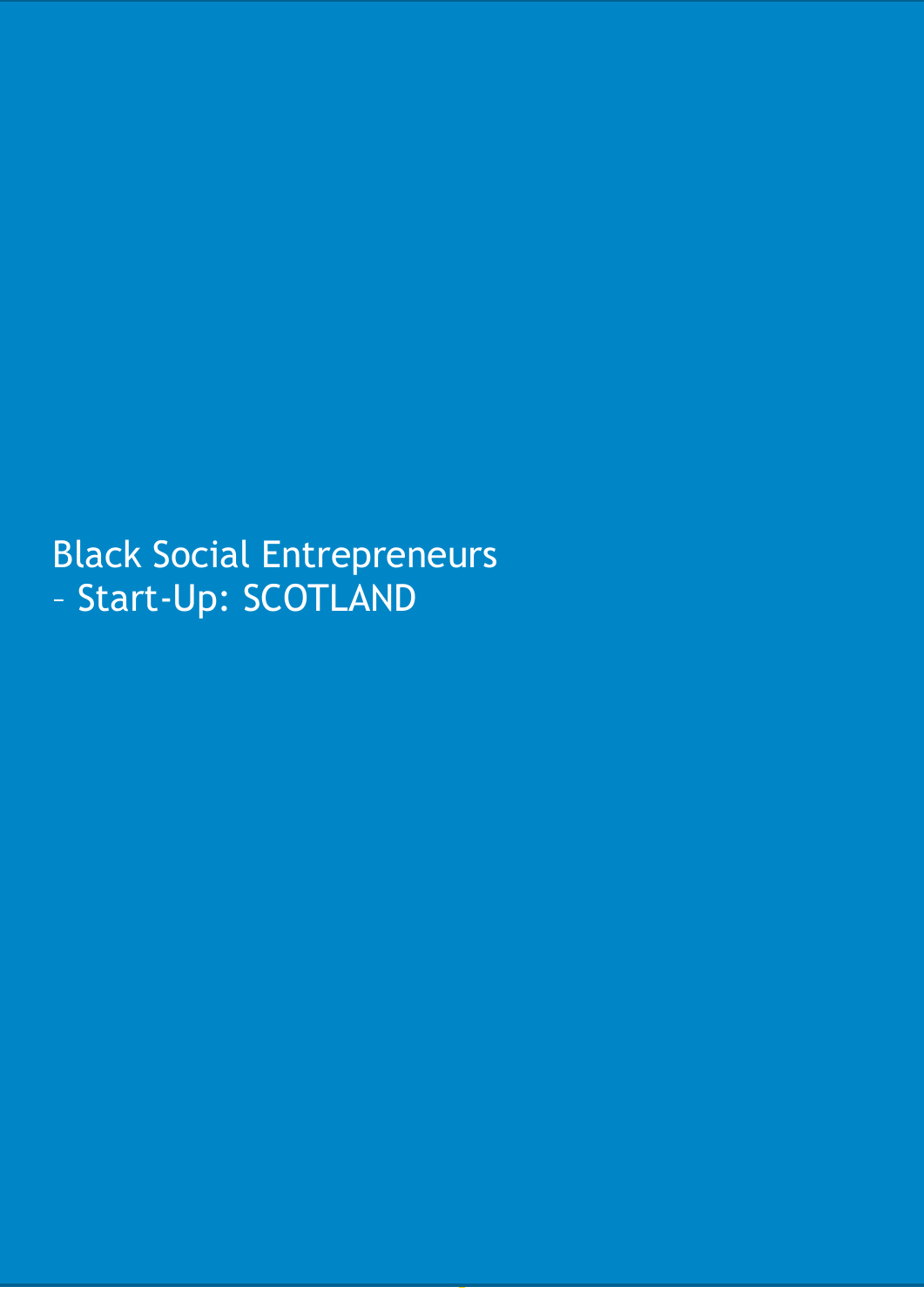## Table of Contents  $O\bar{B}$  $OBD$  $OBD$  $\overline{\text{OB}}$  $OBJ$  $\overline{OBJ}$  $\overline{\text{OB}}$  $\overline{\text{OB}}$  $OBJ$

- $OBJ$
- $\overline{OB}$  $OBJ$
- $\overline{\text{OB}}$
- $\overline{\text{OB}}$
- $OBJ$
- $\overline{\text{OBJ}}$  $\overline{\text{OBJ}}$
- $\overline{\text{OB}}$
- $\overline{\text{OBI}}$
- $\overline{\text{OBJ}}$
- $\overline{\text{OB}}$
- $\overline{\text{OBJ}}$
- $\overline{OB}$
- $[OB]$  $\overline{OBJ}$
- OBJ
- $OBD$
- $\overline{\text{OBJ}}$
- $\overline{\text{OB}}$
- $OBJ$
- $\overline{\text{OB}}$

# **Introduction**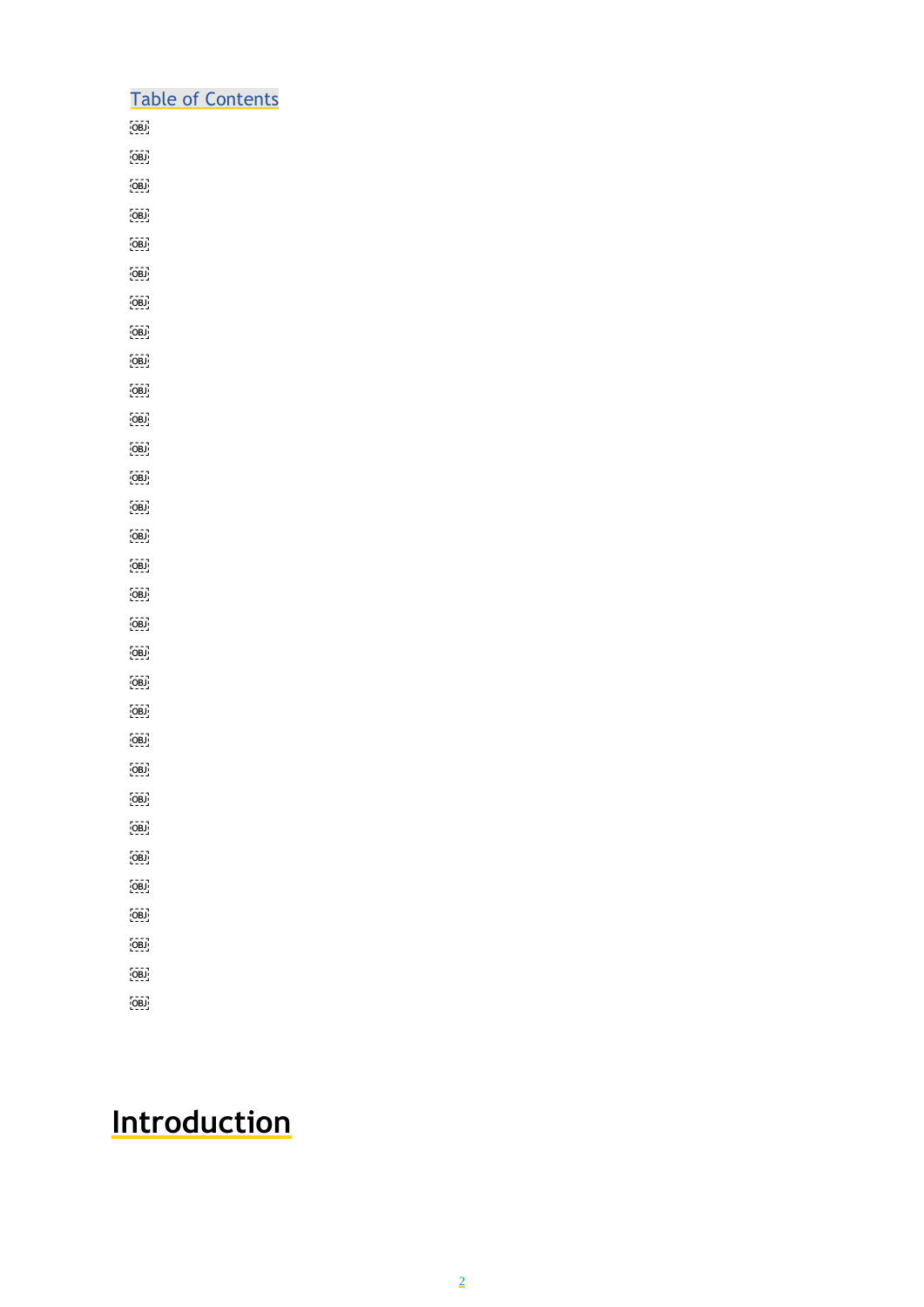Black Social Entrepreneurs Start Up, Scotland is a free support programme run by the School for Social Entrepreneurs. We're offering learning for Black social entrepreneurs based in Scotland.

## **Accessibility**

If you would like this document in another format, please email us at [bse](mailto:bse-scotland@sse.org.uk)[scotland@sse.org.uk](mailto:bse-scotland@sse.org.uk)

# **Eligibility: Can I apply?**

We are looking for Black social entrepreneurs who are committed to making a social impact in Scotland

Please apply if you are a live in Scotland and are a black social entrepreneur who is leading a project or organisation, or about to set up a project or organisation, which has the social or environmental purpose to improve the lives of people or communities particularly those who are from disadvantaged areas and black communities in Scotland

### **Overall eligibility criteria**

To be eligible for this programme majority of your beneficiaries must be from Black communities in Scotland

### **You should be able to answer "YES" to the following questions:**

- You are, or identify as a black social entrepreneur leader
- You are over 16 years
- You have the right to work in the UK
- You are a start-up organisations or just about to start-up
	- o no more than a couple of years since incorporation)
	- o Or not yet incorporated
- Turnover less than £15,000 per year
- You are resident in Scotland and
- Your key beneficiaries in Scotland and your social enterprise focus is on benefitting Black communities in Scotland.
- Not already on an SSE programme, and not to have taken part in another **Start Up** programme
- Your project has a social or environmental purpose
- PVG if working with children or vulnerable adults

Please note: We are unable to support international projects within this programme.

### **About your social enterprise**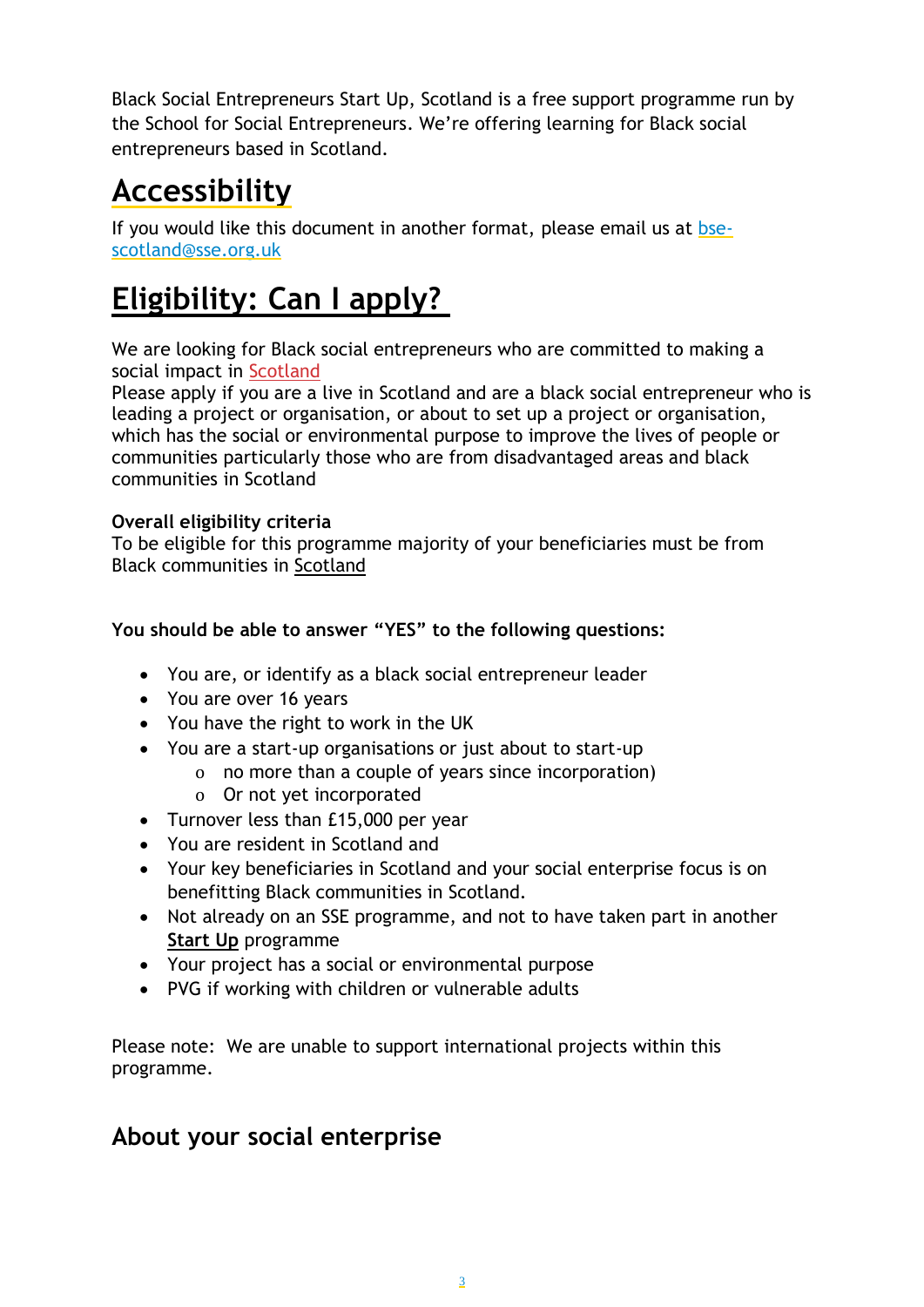- Is your social enterprise's purpose to create a social or environmental impact in disadvantaged areas or with people in need?
- Is your social enterprise focused on benefitting Black communities in Scotland?

## **Please do NOT apply if…**

- You plan to develop a purely commercial business.
- Your social enterprise's main beneficiaries live outside the UK.

If you're unsure whether you're eligible, contact [bse-scotland@sse.org.uk](mailto:bse-scotland@sse.org.uk)

## **What will I learn on the programme?**

The School for Social Entrepreneurs' learning programmes are very different to traditional teaching. We're not about essays and academia. You will hear from expert practitioners and seasoned social entrepreneurs who help you develop the skills you'll need to take your project forward – to increase your impact and sustainability. You'll be in a group of up to 20 other individuals at a similar stage to you, from all backgrounds.

We'll also introduce you to experts to help you develop new skills and knowledge and you'll have the opportunity to build a network of peers and professionals who can support you.

We believe in learning from other people's experiences so you will also hear from inspiring social entrepreneurs who speak frankly about the good, the bad and the ugly of running an organisation. (This [playlist of videos](https://www.youtube.com/playlist?list=PLVhUhz-Qiypq2OOu4ugwiNktdyNBKOuc4) shares the types of stories you'll hear.)

The Black social entrepreneurs' programme can help you if you have set up a social enterprise and need help to increase your income and impact in the year ahead. Due to the impact of Covid-19 and the current climate, this programme will be responsive to the needs of participants to support social enterprises in their journey to get back to trading through innovative learning approaches. We recognise that your focus in terms of growth and development may be how to bounce back from the crisis, accelerate recovery and build a stronger, sustainable, resilient business model.

This programme will include:

- Regular learning sessions
- Facilitated group work
- Virtual Action Learning sets
- 1:1 support from a PwC mentor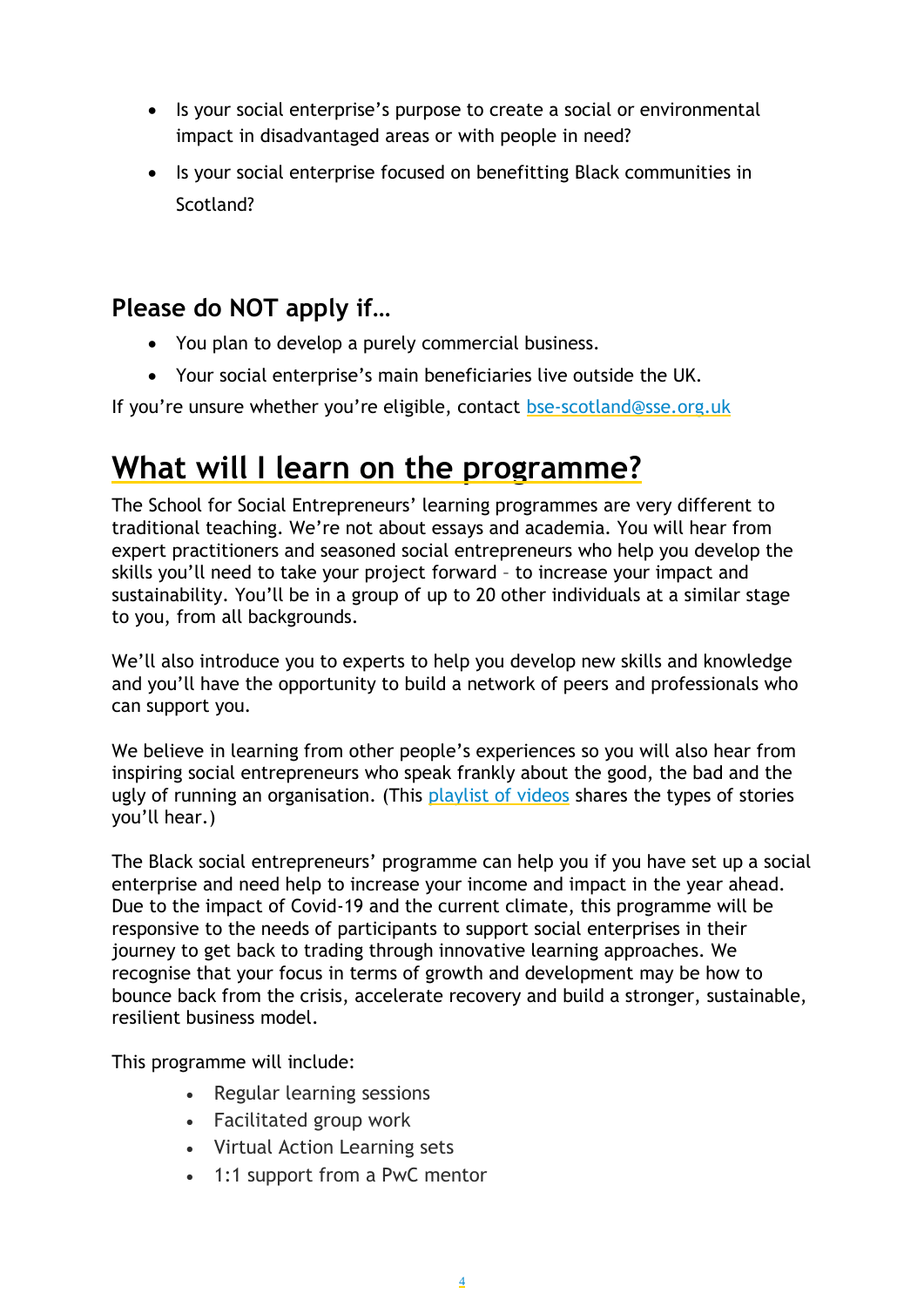- Invitation to PwC Masterclasses
- Access to a thriving network of Black social entrepreneurs in Scotland.

You'll be supported to reach the next level of your ambitions, develop outstanding leadership skills; build resilience, confidence and capabilities; transition your organisation to sustainability.

Our learning team are expert facilitators, so they'll flex learning to ensure everyone's needs are met, as well as creating a great group dynamic.

### **What about the impact on my project/organisation?**

By equipping you to be a better leader, you will be more able to develop:

- **Resilience**: respond to challenges facing your project/organisation.
- **Sustainability**: embed change, build sustainability and achieve impact.
- **Impact**: develop a strong sense of purpose, and achieve social/cultural impact.

## **About the programme: schedule & timeframe**

What is the time commitment?

Black Social Entrepreneurs (Scotland) Programme Dates 2022:

```
Aug 24th (in-person 10-4pm)
Sept 21<sup>st</sup> (virtual 9.30-1pm)
Oct 26<sup>th</sup> (virtual)
Nov 23rd (in-person)
Dec 14<sup>th</sup> (virtual)
Jan 18th (virtual)
Feb 22nd (virtual)
Mar 22nd (in-person)
```
The learning programme days are only part of the picture though. You will need to be developing your project during the programme and will need to have the time and commitment to do this.

There is also a graduation event at the end of the programme that you will be invited to attend to celebrate your achievements and completing the programme.

**Where do in-person learning days take place if these happen?** Glasgow, at a wheelchair-accessible venue.

#### **Will there be a cost to attend?**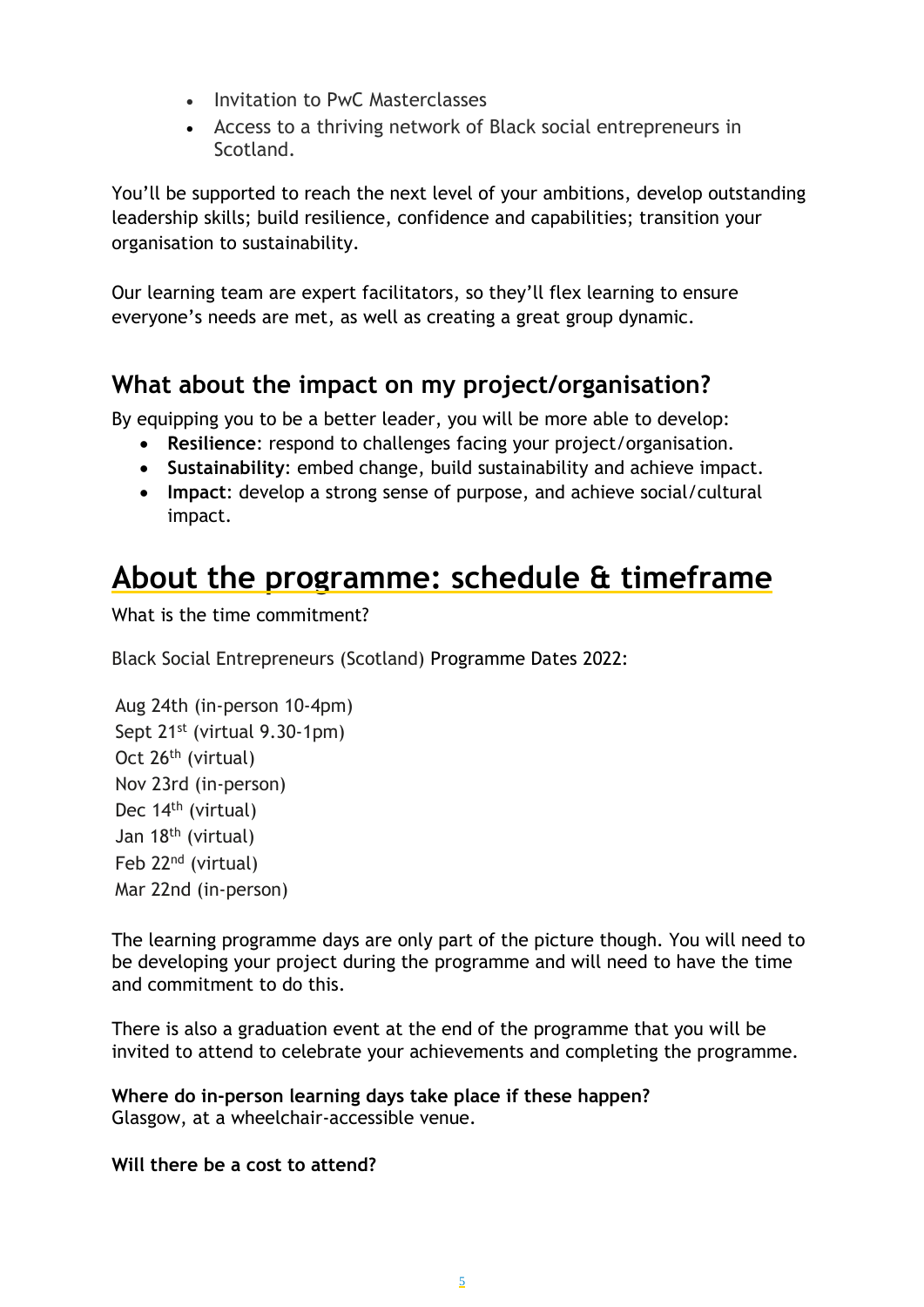There is **no cost**, thanks to support from PwC.

### **What if I have access needs?**

We want to remove all barriers to anyone being able to attend and fully participate in the programme. Please talk to us about your access needs so we can best support you.

## **How to apply**

### **Deadline for applications**

Midnight on 1pm, Friday June 17th , 2022

## **Steps to apply**

**Go to:** [https://www.the-sse.org/courses/black-social-entrepreneurs-start-up](https://eur01.safelinks.protection.outlook.com/?url=https%3A%2F%2Fwww.the-sse.org%2Fcourses%2Fblack-social-entrepreneurs-start-up-scotland%2F&data=05%7C01%7Crachel.robson%40sse.org.uk%7Ca3aa584b46eb4855cf0308da32869ff9%7C884bc484b332489a97a7d22097f26538%7C0%7C0%7C637877851042772910%7CUnknown%7CTWFpbGZsb3d8eyJWIjoiMC4wLjAwMDAiLCJQIjoiV2luMzIiLCJBTiI6Ik1haWwiLCJXVCI6Mn0%3D%7C3000%7C%7C%7C&sdata=m0DKUKKEhKutwf4to7ewAYhpuMcQRGXLi8tba5IOrFM%3D&reserved=0)[scotland/](https://eur01.safelinks.protection.outlook.com/?url=https%3A%2F%2Fwww.the-sse.org%2Fcourses%2Fblack-social-entrepreneurs-start-up-scotland%2F&data=05%7C01%7Crachel.robson%40sse.org.uk%7Ca3aa584b46eb4855cf0308da32869ff9%7C884bc484b332489a97a7d22097f26538%7C0%7C0%7C637877851042772910%7CUnknown%7CTWFpbGZsb3d8eyJWIjoiMC4wLjAwMDAiLCJQIjoiV2luMzIiLCJBTiI6Ik1haWwiLCJXVCI6Mn0%3D%7C3000%7C%7C%7C&sdata=m0DKUKKEhKutwf4to7ewAYhpuMcQRGXLi8tba5IOrFM%3D&reserved=0)

(If you are unable to access/submit information online, contact [bse](mailto:bse-scotland@sse.org.uk)[scotland@sse.org.uk](mailto:bse-scotland@sse.org.uk) and we will try to find a way that works for you.)

- **1. Click 'Apply now' button:** this takes you to our online application portal.
- **2. Complete 'Applicants details' online** (Section A of application form)
- 3. **Answer the 'About you and your organisation' (**Section B of application form, also copied below).

### Section B

You have the choice to answer the questions either:

- In writing via the online form (max. 800 words)
- A voice recording\* (max. 6 minutes)
- A video\* (max. 6 minutes long; you can submit this in British Sign Language if you prefer)

\*If you answer using voice or video, email your recording to

- ✓ [bse-scotland@sse.org.uk](mailto:bse-scotland@sse.org.uk)
- $\checkmark$  Title your email: "Black Social Entrepreneurs SCOTLAND"
- $\checkmark$  Include your name and contact details.

All formats (writing/video/voice) will be assessed equally. We just want to make sure you feel comfortable using the format that works best for you. Please ensure you answer all questions.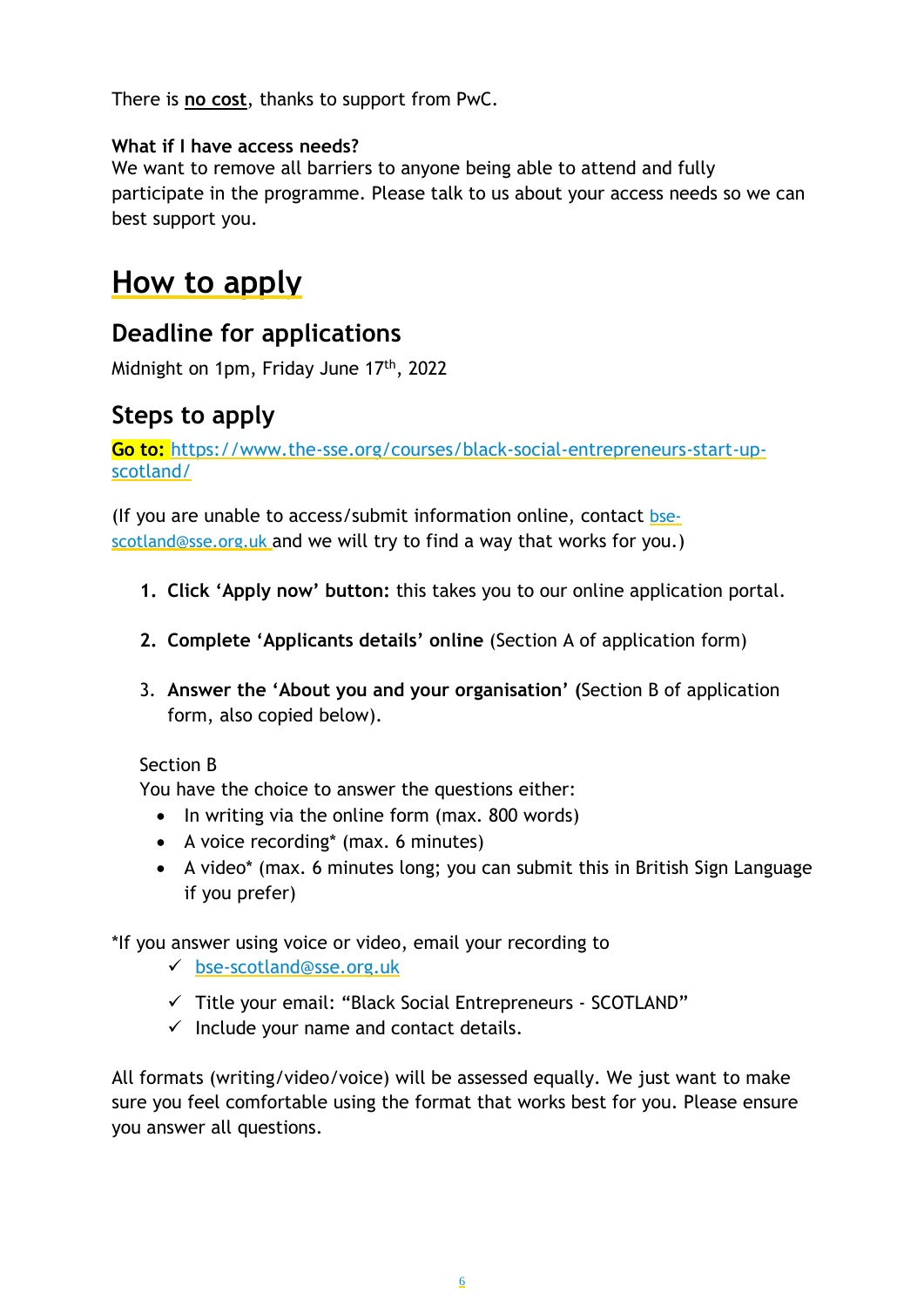4. **Complete the Diversity Monitoring Form.** This is at the end of the online application.

If you have any problems, contact [bse-scotland@sse.org.uk](mailto:bse-scotland@sse.org.uk)

## **Application questions**

#### **About you and your organisation**

Section B of application form. (Remember: you can submit your answers in writing online, as a voice recording, or as a video - including in British Sign Language.)

#### **Tell us about yourself - including your background, skills and experience (max. 200 words)**

### **Tell us about your organisation (max 300 words)**

- Please give a brief history of your organisation. How and why was it set up?
- What is the social or environmental purpose of the organisation?
- What are its main activities?

#### **What positive changes or impact has your organisation achieved so far**? **(Max 150 words)**

### **Why do you want to take part in the programme? (Max 150 words)**

- How will the learning programme make a difference to you and your organisation?
- What do you hope to be able to do differently as a result of this programme?
- What do you expect to get out of the programme?

## **How & when will my application be assessed?**

### **Remember the deadline to apply is 1pm on June 17th , 2022**

• Based on your application, we will see if the programme is a good fit for you and check you're eligible.

#### **During the week commencing June 27th we will hold formal interviews**

If we think the programme could be right for you…

- We'll invite you to an informal interview. This will be live via Zoom. If you require adjustments, just let us know.
- We'll be keen to find out more about you and what you would do with the opportunity, and we can work out together if this is right for you.

### **We hope to be able to send offers to successful applicants during the week commencing July 7th**

- We will ask you to formally accept a place on the programme. (e.g., accepting terms and conditions of the offer, providing documentation.)
- We will be in contact with you to discuss any access requirements you have.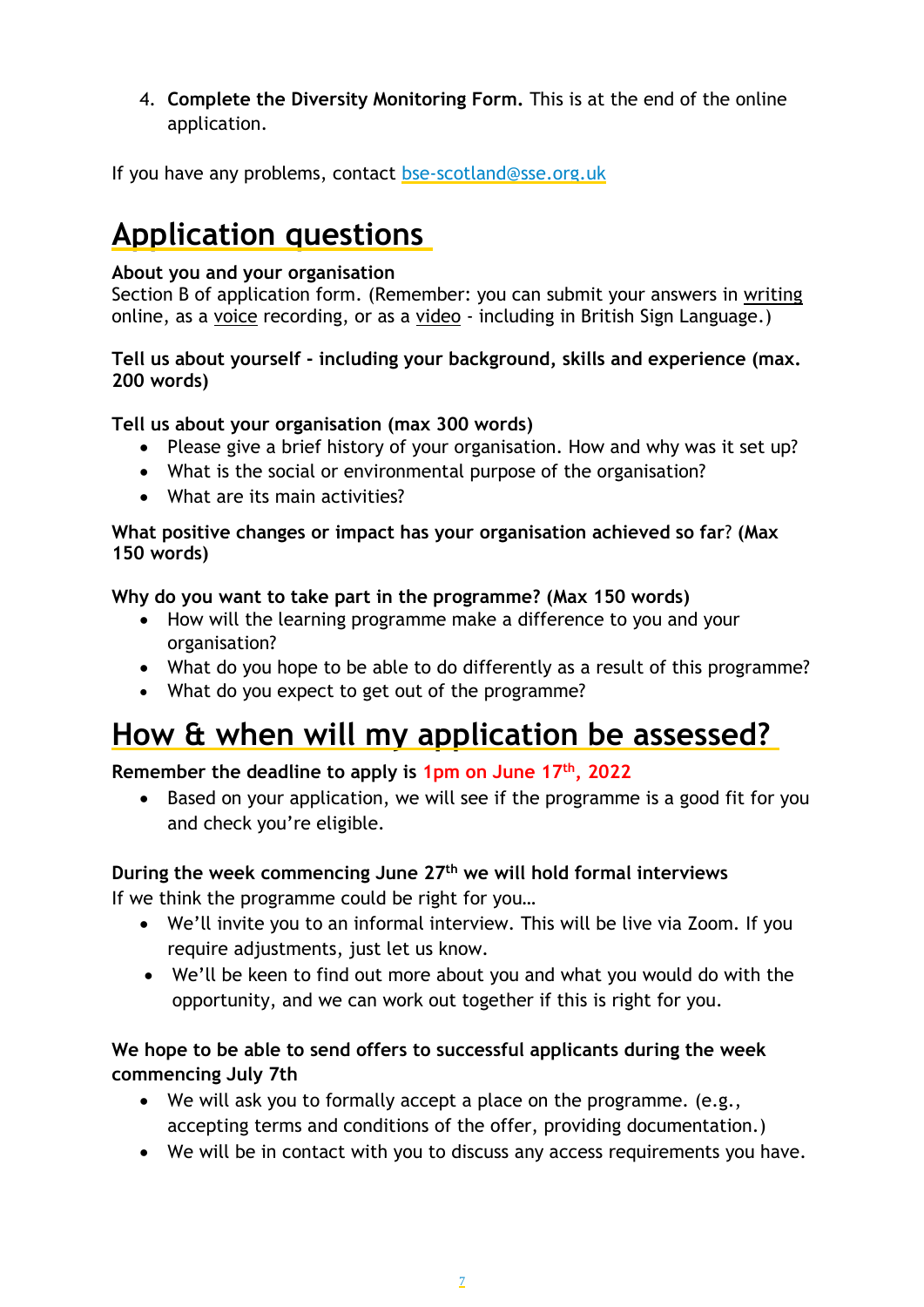## **Key contact details**

If you still need advice on your application, contact us on [bse-scotland@sse.org.uk](mailto:bse-scotland@sse.org.uk)

# **Complaints**

If you wish to make a complaint about any aspect of the programme, please see our [Complaints Procedure.](https://www.the-sse.org/complaints)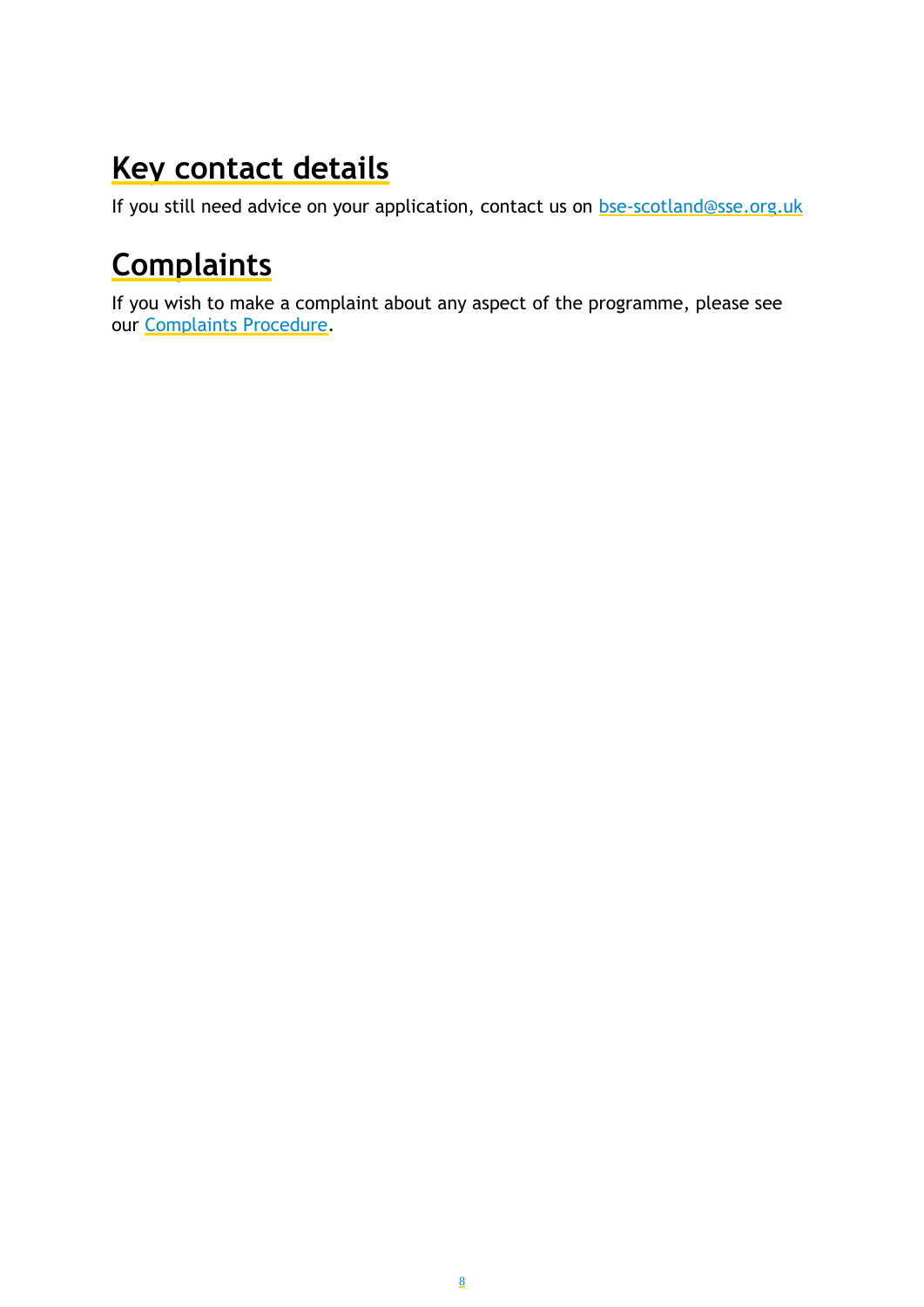# **Appendix: FAQs**

## **What does SSE mean by "Black social entrepreneurs"?**

This includes anyone who identifies as Black and is running a small business that has a social impact.

## **What does SSE mean by "social impact"?**

We are looking at how your activities *improve* the lives of Black people or communities in Scotland, particularly those who are disadvantaged.

## **Does this include Asian or other ethnic minorities?**

This programme is specifically aimed at Black social entrepreneurs. See [here](https://www.the-sse.org/our-courses/) for more information on other programmes you may be eligible for.

## **What do you mean by "active for at least a year"?**

We are keen to encourage early-stage businesses, ideally who can evidence in indication of potential and some proven track record. If you are not sure … please do contact us for a chat.

## **What do we mean by "social or environmental impact in disadvantaged areas or with people in need"?**

We are looking for projects that improve the lives of disadvantaged people or communities either through social or environmental benefits. You should be targeting your services to work with people in need.

## **What do you mean by "leading a project"?**

We mean the people who come on the programme should be the ones that hold the vision for their project and are passionate about the ideas behind it. They will be the drivers of change and have the strategic ability to make the changes that are necessary. Usually this is the founder or the CEO, but it may also be the chair or a key senior manager or director.

The programme is not suitable as a training programme for people who are staff or project leaders who are simply employed to develop a project.

We recognise that, in some cases, social entrepreneurs have set up and are leading projects that are hosted within established organisations. The programme is open to leaders of these projects as long as they are clearly defined as a distinct part of the host organisation and have a degree of independence within it. You will need to demonstrate this. If you are unsure, please contact us via [bse](mailto:bse-scotland@sse.org.uk)[scotland@sse.org.uk](mailto:bse-scotland@sse.org.uk)

## **What do you mean by a hosted project?**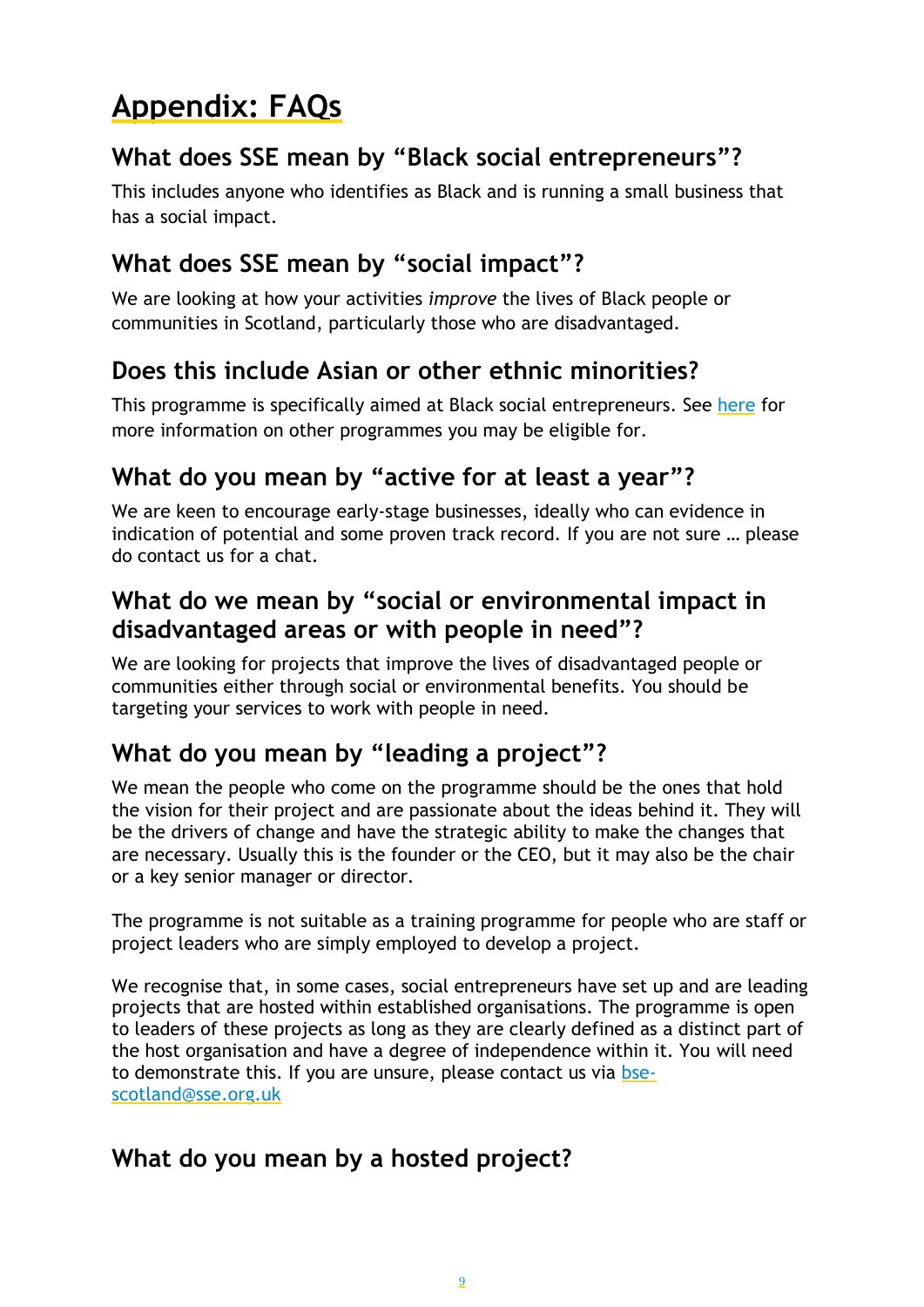Normally SSE supports the whole organisation, but sometimes we have applications from projects that are hosted or incubated by a wider organisation, for example, a children's cookery club that is being hosted by a large community centre, with a view to becoming independent later. We will accept applications from hosted projects, if there is an intention that the project will become independent, and the leader of the project has a considerable level of control over the project. The expectation should be that if the leader of the project leaves the organisation, the project would go with them.

## **What about safeguarding?**

If you work with children or vulnerable/at-risk adults, you will be required to show that you are following good practice on safeguarding children and vulnerable adults including having an up-to-date safeguarding policy and procedure in place, which includes getting enhanced checks for people who require them. Individual applicants working with children or adults in vulnerable situations will be required to have the appropriate level of DBS Disclosure.

### **What if I have particular needs which may prevent me from fully taking part?**

We want to remove all barriers to anyone being able to participate in the programme. Please let us know if you are concerned about this. Contact us at [bse](mailto:bse-scotland@sse.org.uk)[scotland@sse.org.uk](mailto:bse-scotland@sse.org.uk)

## **Can I apply if I already have been on a School for Social Entrepreneurs programme?**

In general, yes, however, this programme is for start-ups, therefore if you are unsure if you fit the criteria, please email us at bse-scotland@sse.org.uk and we will get in touch with you to discuss.

### **Can I apply if I am connected to the School for Social Entrepreneurs or to any of the funders of this programme?**

We cannot accept applications from staff or trustees of SSE. If you have a close connection with SSE or PwC, we will decide on a case-by-case basis. Please contact us before making an application.

### **Can I apply for this programme if I have criminal convictions?**

Previous SSE Fellows have included people who have criminal convictions, some of whom have used their experience in prisons to make a difference to the lives of ex-offenders. You do not need to let us know about previous convictions unless they are relevant to your application.

If you have unspent convictions for fraud or any convictions which may affect your ability to run your project, including working with children, young people or adults